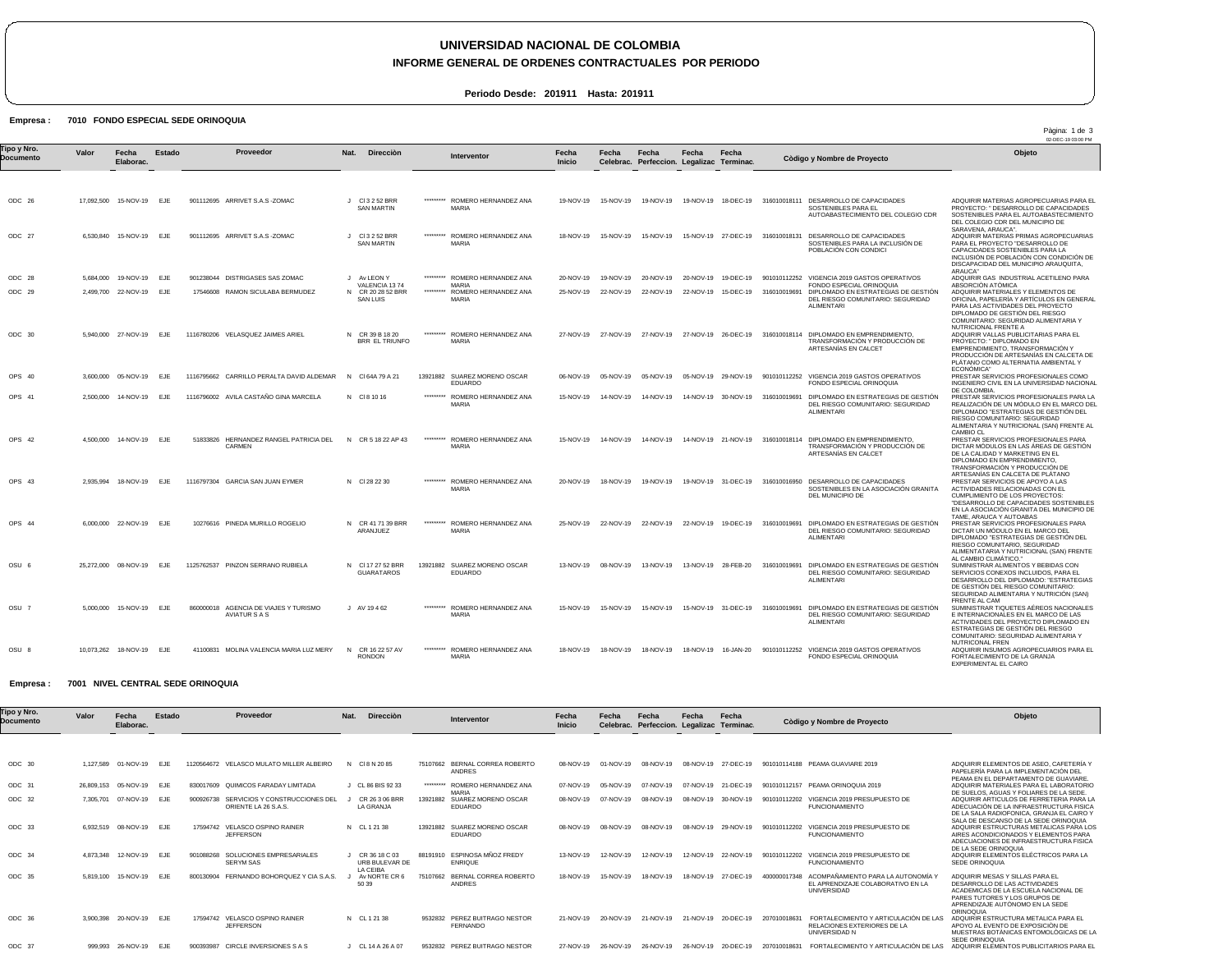## **UNIVERSIDAD NACIONAL DE COLOMBIA**

**INFORME GENERAL DE ORDENES CONTRACTUALES POR PERIODO**

**Periodo Desde: Hasta:**

**Empresa : 7001 NIVEL CENTRAL SEDE ORINOQUIA**

| 'ipo y Nro.<br>Documento | Valor     | Fecha<br>Elaborac.         | Estado | Proveedor                                                  | Nat.<br>Direcciòn                                                             |           | Interventor                                           | Fecha<br><b>Inicio</b> | Fecha               | Fecha<br>Celebrac. Perfeccion. Legalizac Terminac. | Fecha     | Fecha               |              | Còdigo y Nombre de Proyecto                                                                                             | Objeto                                                                                                                                                                                                                                                          |
|--------------------------|-----------|----------------------------|--------|------------------------------------------------------------|-------------------------------------------------------------------------------|-----------|-------------------------------------------------------|------------------------|---------------------|----------------------------------------------------|-----------|---------------------|--------------|-------------------------------------------------------------------------------------------------------------------------|-----------------------------------------------------------------------------------------------------------------------------------------------------------------------------------------------------------------------------------------------------------------|
|                          |           |                            |        |                                                            |                                                                               |           |                                                       |                        |                     |                                                    |           |                     |              |                                                                                                                         |                                                                                                                                                                                                                                                                 |
|                          |           |                            |        |                                                            | <b>BRR LOS</b><br><b>GUARATAROS</b>                                           |           | FERNANDO                                              |                        |                     |                                                    |           |                     |              | RELACIONES EXTERIORES DE LA<br>UNIVERSIDAD N                                                                            | APOYO AL EVENTO DE EXPOSICIÓN DE<br>MUESTRAS BOTÁNICAS Y ENTOMOLÓGICAS DE                                                                                                                                                                                       |
| ODO 1                    |           | 7.500.000 12-NOV-19 EJE    |        | 900066908 DOMOTICA INGENIERIA<br>ELECTROMECANICA S A S     | J CR 70 22 75 IN 15                                                           |           | 52743817 PALACIOS ZULETA LILIANA                      | 13-NOV-19              | 12-NOV-19           | 13-NOV-19                                          |           | 13-NOV-19 12-DEC-19 | 403020520232 | ESTUDIOS Y DISEÑOS PARA EL<br>MEJORAMIENTO DE LA INFRAESTRUCTURA<br>FISICA DE LA SEDE                                   | LA SEDE ORINOQUIA.<br>PRESTAR SERVICIOS PROFESIONALES PARA<br>REALIZAR EL DISENO ELÉCTRICO Y<br>AUTOMATIZACIÓN DE UN AULA DE GRAN<br>FORMATO, BATERIA SANITARIA Y ARCHIVO<br>PARA EL MEJORAMIENTO DE LA                                                         |
| ODO 2                    |           | 15,000,000  12-NOV-19      | EJE    | 80859872 GARZON CASTANEDA JOHAN<br>ALBERTO                 | MZ 5 CA 88                                                                    |           | N CL 8 A 92 72 LT 2 52743817 PALACIOS ZULETA LILIANA  | 16-NOV-19              | 12-NOV-19           | 15-NOV-19                                          |           | 15-NOV-19 30-DEC-19 | 403020520232 | ESTUDIOS Y DISEÑOS PARA EL<br>MEJORAMIENTO DE LA INFRAESTRUCTURA<br>FISICA DE LA SEDE                                   | INFRAESTRUCTURA FÍSICA DE LA SEDE<br>PRESTAR SERVICIOS PROFESIONALES PARA<br>ELABORAR LA PLANIMETRIA DE PLANOS<br>ARQUITECTÓNICOS DE DETALLE DE UN AULA DE<br>GRAN FORMATO, BATERIA SANITARIA Y<br>ARCHIVO PARA EL MEJORAMIENTO DE LA                           |
| ODO <sub>3</sub>         |           | 6,000,000 13-NOV-19 EJE    |        | 900674638 PROYECTOS ACUSTICOS SAS                          | J CL 125 20 59 LC<br>102                                                      |           | 52743817 PALACIOS ZULETA LILIANA                      | 14-NOV-19              | 13-NOV-19           | 14-NOV-19                                          |           | 14-NOV-19 13-DEC-19 | 403020520232 | ESTUDIOS Y DISEÑOS PARA EL<br>MEJORAMIENTO DE LA INFRAESTRUCTURA<br>FISICA DE LA SEDE                                   | INFRAESTRUCTURA DE<br>PRESTAR SERVICIOS PROFESIONALES PARA<br>REALIZAR EL DISENO ACUSTICO QUE<br>COMPRENDE EL AISLAMIENTO Y<br>ACONDICIONAMIENTO ACUSTICO DE UN AULA<br>DE GRAN FORMATO QUE INCLUYE SISTEMAS                                                    |
| ODO 4                    |           | 20,000,000 13-NOV-19 EJE   |        | 80187481 PINZON RIAÑO FRANCISCO JAVIER                     | N CR 58 80 25 AP<br>309                                                       |           | 52743817 PALACIOS ZULETA LILIANA                      | 15-NOV-19              | 13-NOV-19           | 15-NOV-19                                          |           | 15-NOV-19 29-DEC-19 |              | 403020520232 ESTUDIOS Y DISEÑOS PARA EL<br>MEJORAMIENTO DE LA INFRAESTRUCTURA<br>FISICA DE LA SEDE                      | TÉCNICOS: AUDIO, VIDEO, CONTR<br>PRESTAR SERVICIOS PROFESIONALES PARA<br>ELABORAR LA PLANIMETRÍA ARQUITECTÓNICA<br>DE UN AULA DE GRAN FORMATO, BATERIA<br>SANITARIA Y ARCHIVO PARA EL MEJORAMIENTO<br>DE LA INFRAESTRUCTURA FISICA DE LA SEDE                   |
| ODO 5                    |           | 10,000,000 13-NOV-19 EJE   |        | 901078734 COBIM, SAS                                       | J CI901816P5                                                                  |           | 52743817 PALACIOS ZULETA LILIANA                      | 14-NOV-19              | 13-NOV-19           | 14-NOV-19                                          |           | 14-NOV-19 13-DEC-19 |              | 403020520232 ESTUDIOS Y DISEÑOS PARA EL<br>MEJORAMIENTO DE LA INFRAESTRUCTURA<br>FISICA DE LA SEDE                      | ORINOQU<br>PRESTAR SERVICIOS PROFESIONALES PARA<br>REALIZAR LA REPRESENTACION Y<br>COORDINCACIÓN TECNICA Y ARQUITECTONICA<br>DE UN AULA DE GRAN FORMATO, BATERIA<br>SANITARIA Y ARCHIVO PARA EL MEJORAMIENTO<br>DE LA INFRAESTRUCT                              |
| ODO 6                    |           | 6,000,000 14-NOV-19        | EJE    | 1032474249 RAMIREZ MARIN JULIANA ALEJANDRA N CR 34 25 A 47 |                                                                               |           | 52743817 PALACIOS ZULETA LILIANA                      | 15-NOV-19              | 14-NOV-19           | 15-NOV-19                                          |           | 15-NOV-19 14-DEC-19 |              | 403020520232 ESTUDIOS Y DISENOS PARA EL<br>MEJORAMIENTO DE LA INFRAESTRUCTURA<br>FISICA DE LA SEDE                      | PRESTAR SERVICIOS PROFESIONALES PARA<br>FORMULACIÓN Y VIABILIZACIÓN DE UN AULA DE<br>GRAN FORMATO, BATERIA SANITARIA Y<br>ARCHIVO PARA EL MEJORAMIENTO DE LA<br>INFRAESTRUCTURA FISICA DE LA SEDE<br>ORINOQUIA MEDIANTE                                         |
| ODO 7                    |           | 4,000,000 14-NOV-19        | EJE    | 1098627199 GUERRERO NARANJO DANIEL                         | AP 704 CON<br>OBELISCO BRR<br><b>CIUDAD SALITRE</b>                           |           | N CI 24 A 57 69 IN 8 52743817 PALACIOS ZULETA LILIANA | 15-NOV-19              | 14-NOV-19           | 15-NOV-19                                          | 15-NOV-19 | 14-DEC-19           | 403020520232 | ESTUDIOS Y DISEÑOS PARA EL<br>MEJORAMIENTO DE LA INFRAESTRUCTURA<br>FISICA DE LA SEDE                                   | PRESTAR SERVICIOS PROFESIONALES PARA<br>REALIZAR LOS DISEÑOS HIDRAULICO Y<br>SANITARIO Y RED CONTRA INCENDIOS DE UN<br>AULA DE GRAN FORMATO, BATERIA SANITARIA<br>Y ARCHIVO PARA EL MEJORAMIENTO DE LA<br><b>INFRAESTRUCT</b>                                   |
| ODO 8                    |           | 10,500,000  14-NOV-19  EJE |        | 80844217 BENAVIDES ZARATE CAMILO<br><b>ESTEBAN</b>         | N CR 26 A 39 A 46                                                             |           | 52743817 PALACIOS ZULETA LILIANA                      | 20-NOV-19              | 14-NOV-19           | 19-NOV-19                                          |           | 19-NOV-19 19-DEC-19 |              | 403020520232 ESTUDIOS Y DISEÑOS PARA EL<br>MEJORAMIENTO DE LA INFRAESTRUCTURA<br>FÍSICA DE LA SEDE                      | PRESTAR SERVICIOS PROFESIONALES PARA<br>REALIZAR EL DISENO ESTRUCTURAL,<br>ACTIVIDADES DE CUANTIFICACIÓN DE LAS<br>CANTIDADES DE OBRA CIVIL Y PRESUPUESTO<br>DE UN ALULA DE GRAN FORMATO, BATERIA<br>SANITARIA Y ARCHIV                                         |
| ODO 9                    |           | 3,000,000 14-NOV-19 EJE    |        | 1053815720 MARIN PINO ANDRES FELIPE                        | N VIA<br>PANAMERICANA<br>KM 2 TALLER DE<br><b>TRACTORES BRR</b><br>NIÑO JESUS |           | 52743817 PALACIOS ZULETA LILIANA                      | 19-NOV-19              | 14-NOV-19           | 18-NOV-19                                          |           | 18-NOV-19 18-DEC-19 | 403020520232 | ESTUDIOS Y DISEÑOS PARA EL<br>MEJORAMIENTO DE LA INFRAESTRUCTURA<br>FÍSICA DE LA SEDE                                   | PRESTAR SERVICIOS PROFESIONALES PARA<br>REALIZAR EL DISEÑO VOZ Y DATOS DE UN AULA<br>DE GRAN FORMATO, BATERIA SANITARIA Y<br>ARCHIVO PARA EL MEJORAMIENTO DE LA<br>INFRAESTRUCTURA FISICA DE LA SEDE<br><b>ORINOQUIA</b>                                        |
| ODO 10                   |           | 9,520,000 15-NOV-19        | EJE    | 900933533 INTETOP SAS                                      | CR 25 19 65                                                                   |           | 13921882 SUAREZ MORENO OSCAR<br><b>EDUARDO</b>        | 15-NOV-19              | 15-NOV-19           | 15-NOV-19                                          | 15-NOV-19 | 14-DEC-19           |              | 403020520232 ESTUDIOS Y DISEÑOS PARA EL<br>MEJORAMIENTO DE LA INFRAESTRUCTURA                                           | REALIZAR ESTUDIO TOPOGRÁFICO EN LA ZONA<br>A CONSTRUIRSE LOS NUEVOS ESPACIOS DE                                                                                                                                                                                 |
| ODO 11                   |           | 15,000,000 19-NOV-19 EJE   |        | 79655272 HAWKINS CASTAÑEDA ROLAND<br><b>STEVE</b>          | AP 402                                                                        |           | N CR 55 151 90 IN 5 52743817 PALACIOS ZULETA LILIANA  | 20-NOV-19              | 19-NOV-19           | 19-NOV-19                                          |           | 19-NOV-19 19-DEC-19 |              | FÍSICA DE LA SEDE<br>403020520232 ESTUDIOS Y DISENOS PARA EL<br>MEJORAMIENTO DE LA INFRAESTRUCTURA<br>FISICA DE LA SEDE | INFRAESTRUCTURA DE LA SEDE ORINOQUIA<br>PRESTAR SERVICIOS PROFESIONALES PARA<br>ELABORAR EL CÀLCULO DE CANTIDADES DE<br>OBRA Y ELABORACIÓN DEL PRESUPUESTO<br>TOTAL DE UN AULA DE GRAN FORMATO,<br>BATERIA SANITARIA Y ARCHIVO EN LA<br>UNIVERSIDAD NACIONAL DE |
| ODO 12                   |           | 1.820.000 29-NOV-19 EJE    |        | 17589656 ATILUA CEPEDA SANTIAGO                            | N CI28 CR 16 8 02<br>BRR SAN LUIS                                             |           | 88191910 ESPINOSA MÑOZ FREDY<br><b>ENRIQUE</b>        | 02-DEC-19              | 29-NOV-19           | 29-NOV-19                                          |           | 29-NOV-19 15-JAN-20 |              | 901010112202 VIGENCIA 2019 PRESUPUESTO DE<br><b>FUNCIONAMIENTO</b>                                                      | PRESTAR SERVICIOS OPERATIVOS PARA EL<br>MANTENIMIENTO Y REPARACIONES DE LAS<br>INSTALACIONES DE LA SEDE ORINOQUIA.                                                                                                                                              |
| OPS 224                  |           | 4,000,000 05-NOV-19 EJE    |        | 1116801758 MUÑOZ MARTINEZ KAREN MARCELA                    | N CR 33 A 21 49                                                               | ********* | ROMERO HERNANDEZ ANA<br>MARIA                         | 07-NOV-19              |                     | 05-NOV-19 06-NOV-19                                |           | 06-NOV-19 30-NOV-19 |              | 400000019332 PROYECCIÓN Y CONSOLIDACIÓN DE LA<br>FUNCIÓN DE EXTENSIÓN DE LA SEDE<br>ORINOQUIA- "UN                      | PRESTAR SERVICIOS PROFESIONALES A LA<br>UNIDAD DE EXTENSIÓN DE LA SEDE ORINOQUIA                                                                                                                                                                                |
| OPS 225                  |           | 1.405.000 06-NOV-19 EJE    |        | 1116786374 GARCIA CAMEJO DUVER JAVIER                      | N MZ 17 LT 19 BRR<br>BRISAS DEL<br>LLANO                                      | ********* | ROMERO HERNANDEZ ANA<br><b>MARIA</b>                  | 07-NOV-19              |                     | 06-NOV-19 06-NOV-19                                |           | 06-NOV-19 29-NOV-19 | 901010112202 | VIGENCIA 2019 PRESUPUESTO DE<br><b>FUNCIONAMIENTO</b>                                                                   | PRESTAR SERVICIOS OPERATIVOS PARA LA<br>GRANJA EL CAIRO DE LA UNIVERSIDAD<br>NACIONAL DE COLOMBIA SEDE ORINOQUIA                                                                                                                                                |
| OPS 226                  | 7,500,000 | 08-NOV-19                  | EJE    | 1116799247 GUTIERREZ ROJAS CESAR<br><b>ALESSANDER</b>      | N CR 40 B 18 A 38<br>BRR DOCE DE<br><b>OCTUBRE</b>                            |           | 13921882 SUAREZ MORENO OSCAR<br><b>EDUARDO</b>        | 12-NOV-19              | 08-NOV-19           | 08-NOV-19                                          |           | 08-NOV-19 31-JAN-20 |              | 400000019332 PROYECCIÓN Y CONSOLIDACIÓN DE LA<br>FUNCIÓN DE EXTENSIÓN DE LA SEDE<br>ORINOQUIA- "UN                      | PRESTAR SERVICIOS PROFESIONALES PARA LA<br>UNIDAD DE EXTENSIÓN DE LA SEDE ORINOQUIA                                                                                                                                                                             |
| OPS 227                  | 4,000,000 | 12-NOV-19                  | EJE    | 1090477522 CRUZ MARTINEZ ZULLY CAROLINA                    | N CR 36 14 12                                                                 |           | 75107662 BERNAL CORREA ROBERTO<br>ANDRES              | 14-NOV-19              | 12-NOV-19           | 13-NOV-19                                          |           | 13-NOV-19 31-DEC-19 |              | 901010112157 PEAMA ORINOQUIA 2019                                                                                       | PRESTAR SERVICIOS PROFESIONALES PARA<br>DESARROLLAR ACTIVIDADES DEL AREA DE<br>ACOMPAÑAMIENTO INTEGRAL, DIRIGIDAS A LOS                                                                                                                                         |
| OPS 228                  |           | 5,000,000 18-NOV-19        | EJE    | 63539307 CARDENAS HERRERA MARY STELLA                      | N TV 73 A 82 D 48 P                                                           |           | 75107662 BERNAL CORREA ROBERTO<br>ANDRES              | 20-NOV-19              | 18-NOV-19           | 20-NOV-19                                          |           | 20-NOV-19 20-DEC-19 |              | 901010112157 PEAMA ORINOQUIA 2019                                                                                       | ESTUDIANTES PEAMA DE LA SEDE ORINOQUIA.<br>PRESTAR SERVICIOS PROFESIONALES PARA<br>DESARROLLAR ACTIVIDADES DEL AREA DE<br>ACOMPAÑAMIENTO INTEGRAL, DIRIGIDAS A LOS                                                                                              |
| OPS 229                  |           | 3,000,000 25-NOV-19        | EJE    | 52619102 BERNAL FALLA DIANA MARIA                          | N CI 123 53 A 26 AP<br>404 IN 2                                               |           | 35530914 JOYA JOYA CLAUDIA PATRICIA                   | 27-NOV-19              | 25-NOV-19           | 26-NOV-19                                          |           | 26-NOV-19 31-DEC-19 |              | 400000019113 FORTALECIMIENTO DE LA CULTURA<br>ORGANIZACIONAL DESDE EL ENFOQUE DE<br><b>GENERACIÓN DE V</b>              | ESTUDIANTES PEAMA DE LA SEDE ORINOQUIA<br>PRESTAR SERVICIOS PROFESIONALES PARA<br>DICTAR TALLER EN GESTIÓN POR PROCESOS<br>CON ENFOQUE DE GENERACIÓN DE VALOR<br>HACIA RESULTADOS.                                                                              |
| OPS 230                  |           | 7,200,000 27-NOV-19        | EJE    | 1116795662 CARRILLO PERALTA DAVID ALDEMAR                  | N CI64A79 A 21                                                                |           | 13921882 SUAREZ MORENO OSCAR<br><b>EDUARDO</b>        | 02-DEC-19              | 27-NOV-19           | 28-NOV-19                                          |           | 28-NOV-19 31-JAN-20 |              | 901010112157 PEAMA ORINOQUIA 2019                                                                                       | PRESTAR SERVICIOS PROFESIONALES COMO<br>INGENIERO CIVIL EN LA UNIVERSIDAD NACIONAL<br>DE COLOMBIA                                                                                                                                                               |
| OPS 231                  |           | 2,600,000 28-NOV-19 EJE    |        | 1013636238 CUESTAS CORREDOR JUAN<br>SEBASTIAN              | N CI 39 A 24 54                                                               |           | 79951203 CHACON MARTINEZ RAMIRO<br><b>ALBERTO</b>     | 29-NOV-19              | 28-NOV-19           | 28-NOV-19                                          |           | 28-NOV-19 31-DEC-19 |              | 400000019113 FORTALECIMIENTO DE LA CULTURA<br>ORGANIZACIONAL DESDE EL ENFOQUE DE<br><b>GENERACIÓN DE V</b>              | PRESTAR SERVICIOS PROFESIONALES DE<br>DISEÑO GRÁFICO DE PIEZAS COMUNICACIONES<br>DE DIVULGACIÓN Y PROMOCIÓN DEL SISTEMA<br>INTEGRADO DE GESTIÓN ACADÉMICA,<br>ADMINISTRATIVA Y AMBIENTAL - SIGA.                                                                |
| OSE 25                   |           | 7,264,950 25-NOV-19        | EJE    | 901088268 SOLUCIONES EMPRESARIALES<br><b>SERYM SAS</b>     | J CR 36 18 C 03<br>URB BULEVAR DE<br>LA CEIBA                                 | 88191910  | ESPINOSA MÑOZ FREDY<br><b>ENRIQUE</b>                 |                        | 26-NOV-19 25-NOV-19 | 26-NOV-19                                          |           | 26-NOV-19 15-DEC-19 |              | 901010112202 VIGENCIA 2019 PRESUPUESTO DE<br><b>FUNCIONAMIENTO</b>                                                      | PRESTAR SERVICIOS TÉCNICOS, PARA<br>REALIZAR LA INSTALACIÓN DE LAS LUMINIARIAS<br>PARA EL POZO UBICADO A UN COSTADO DE LAS                                                                                                                                      |
| OSE 26                   |           | 3,094,000 26-NOV-19        | EJE    | 900742760 1&1 CONSULTORES SAS                              | J CI80 A 106 A 21                                                             | 75107662  | BERNAL CORREA ROBERTO<br><b>ANDRES</b>                | 27-NOV-19              | 26-NOV-19           | 26-NOV-19                                          |           | 26-NOV-19 09-DEC-19 | 400000020251 | FORTALECIMIENTO DE LOS VALORES<br>ÉTICOS INSTITUCIONALES PARA LA<br>PROBIDAD Y LA TRAN                                  | CACHAMERAS DE LA SEDE ORIOQUIA.<br>REALIZAR UN TALLER DE CAPACITACIÓN EN<br>ATENCIÓN AL CIUDADANO Y SERVICIO AL<br>USUARIO, DIRIGIDA AL PERSONAL<br>ADMINISTRATIVO Y DOCENTE DE LA<br>UNIVERSIDAD NACIONAL DE COLOMBIA SEDE<br>ORINOQUIA, TENIENDO EN CUEN      |

Pàgina: 2 de 3<br>02-DEC-19 03:00 PM